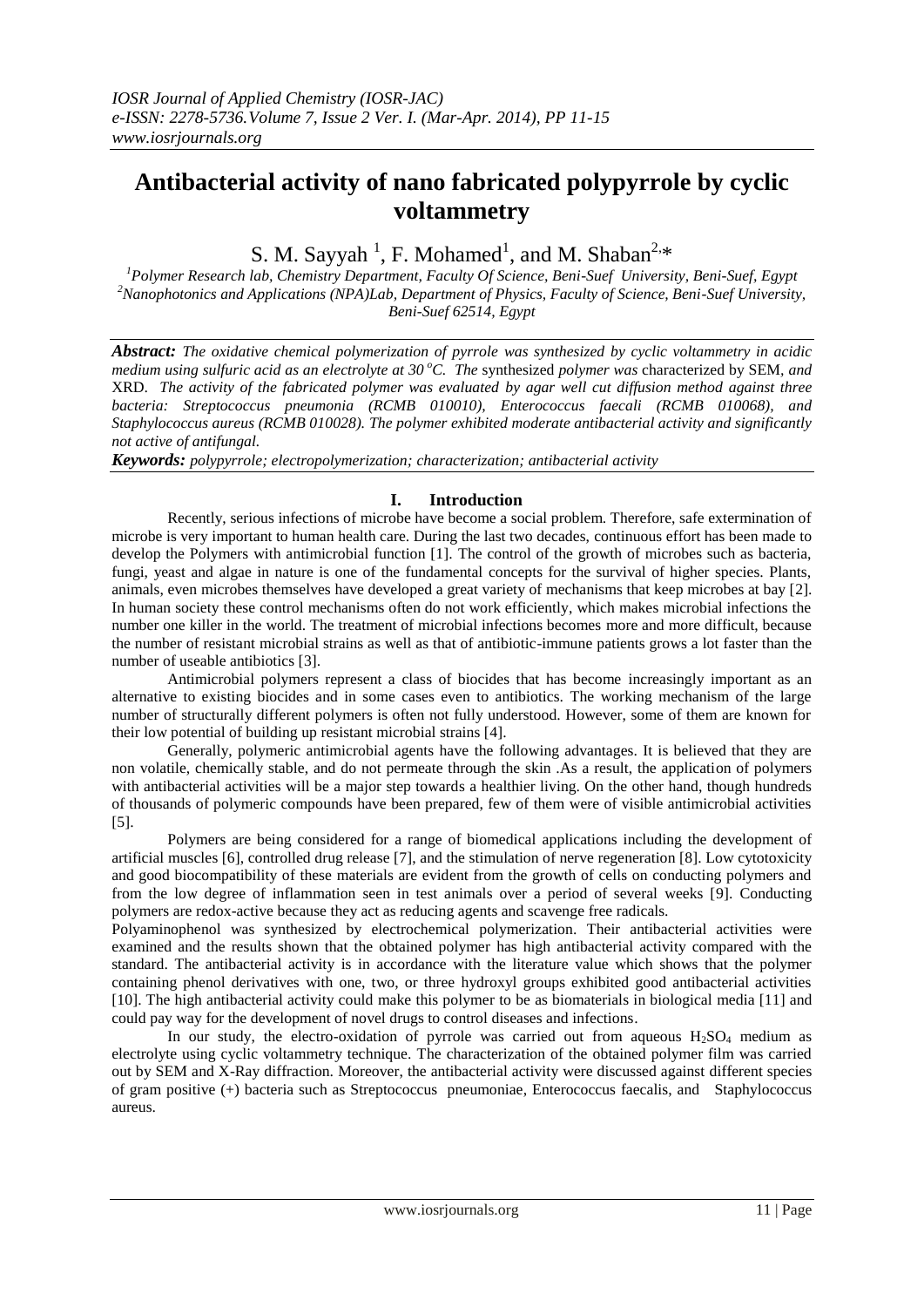# **II. Materials And Methods**

#### **2.1 Chemicals**

All the used chemicals were of analytical grade, supplied from Sigma-Aldrich and used as received.

#### **2.2 Preparation of poly pyrrole**

The poly pyrrole (PP) was synthesized by cyclic voltammetry method in acidic medium using sulfuric acid at 313K and scan rate of 30 mvs<sup>-1</sup>.

#### **2.3 Antimicrobial measurements**

The disks of Whatman filter paper were prepared with standard size (50 mm diameter) and kept into 10 screw capped wide mouthed containers for sterilization. These bottles are kept into hot air oven at a temperature of 150°C. Then, the standard sterilized filter paper disks impregnated with a solution of the test compound in DMSO (1 mg/mL) were placed on nutrient agar plate seeded with the appropriate test organism in triplicates. Standard conditions of 106 CFU/mL (Colony Forming U/mL) and 104 CFU/mL were used for antibacterial assay, respectively. Petri dishes (9 cm in diameter) were used and two disks of filter paper were inoculated in each plate. The utilized test organism was Streptococcus pneumoniae *(S. pneumoniae* (RCMB 010010)) as example of gram positive bacteria. Ampicillin was used as a reference drug against gram positive bacteria. DMSO alone was used as a control at the same aforementioned concentration and during this, there was no visible change in bacterial growth. For bacteria, the plates were incubated at 37°C for 24 h. The derivative that showed significant growth inhibition zone using the twofold serial dilution technique were further evaluated for their minimal inhibitory concentration (MIC).

#### **2.4 Minimal inhibitory concentration (MIC) measurement:**

 The microdilution susceptibility test in Muller–Hinton Broth (Oxoid) and Sabouraud Liquid Medium (Oxoid) were used for the determination of antibacterial activity, respectively. Stock solutions of the tested compounds, were prepared in DMSO. Each stock solution was diluted with standard method broth (Difco) to prepare serial twofold dilutions of the broth containing about 106 CFU/mL of test bacteria was added to each well of 96-well microtiter plate. The sealed microplates were incubated at 37°C for 24 h for antibacterial activity in a humid chamber. At the end of the incubation period, the minimal inhibitory concentrations (MICs) values were recorded as the lowest concentrations of the substance that had no visible turbidity. Control experiments with DMSO and uninoculated media were run parallel to the test compounds under the same conditions.

#### **2.5 Characterization**

 Scanning electron microscopic (SEM) analysis was carried out on the as-prepared polymer film deposited on Pt-working electrode surface using a JSM-T20 Electron Probe Microanalyzer (JEOL, Tokyo, Japan). The X-ray diffraction analysis (XRD), Philips 1976 Model 1390, Netherlands, was operated under the following conditions that were kept constant: X-ray tube, Cu; scan speed, 8 deg.min<sup>-1</sup>; current, 30 mA; voltage, 40 kV; preset time, 10 s.



Figure.1. cyclic voltammogram of electropolymerization of 0.07 M pyrrole on platinum electrode.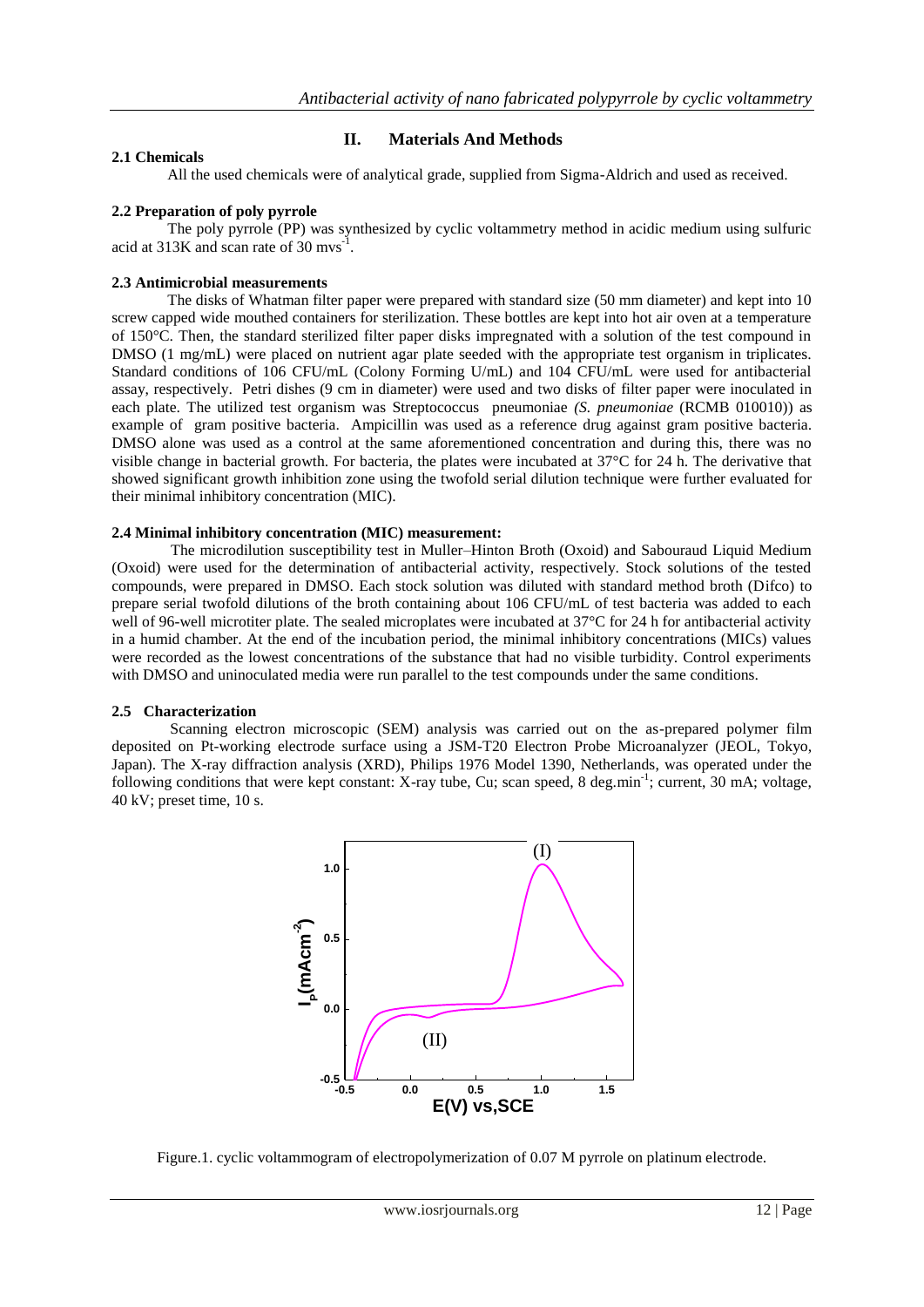## **III. Results And Discussion**

#### **3.1 Electropolymerization**

Electropolymerization of pyrrole on platinum electrode from aqueous solution containing 0.6 M H2SO<sup>4</sup> and 0.07M of monomer at 313 K was studied by cyclic voltammetry at potential between -500 and +1800 mV(vs. SCE) with scan rate of 30 mVs<sup>-1</sup>. The obtained voltammogram is represented in "Fig.1". This voltammogram exhibits an oxidation peak (I) at 1080 mV (vs. SCE). This peak corresponds to oxidation of pyrrole to pyrrole radical-cation which then reacts with a second molecule of pyrrole leading to dipyrrole. Thus, this dimer is converted preferentially into the radical-cation which reacts with monomer leading to pyrrole trimer and finally the polymer formed. A reduction peak (II) appears at 220 mV (vs.SCE). This peak corresponds to the reduction of the formed polymer film. [12].

#### **3.2 Morphology and structure of polypyrrole film**

The morphology of the synthesized nano polypyrrole (NPP) was measured by SEM and shown in "Fig.2". From this figure it was evident that the morphology of the resultant self-assembly polypyrrole is nonideal spherical aggregates. The aggregates diameter was determined to be varied from 10 to 50 nm and seemed to be variant in concentration. In order to check the structure of the fabricated polypyrrole, the sample was analyzed by XRD as shown in "Fig.3". This is clearly a consequence of the configuration of prepared polymer on the Pt surface as already revealed in the SEM image in "Fig.2". This XRD pattern in "Fig.3" indicates that the polymer is amorphous structure.



Figure. 2. SEM of polypyrrole electropolymerized on on platinum electrode.



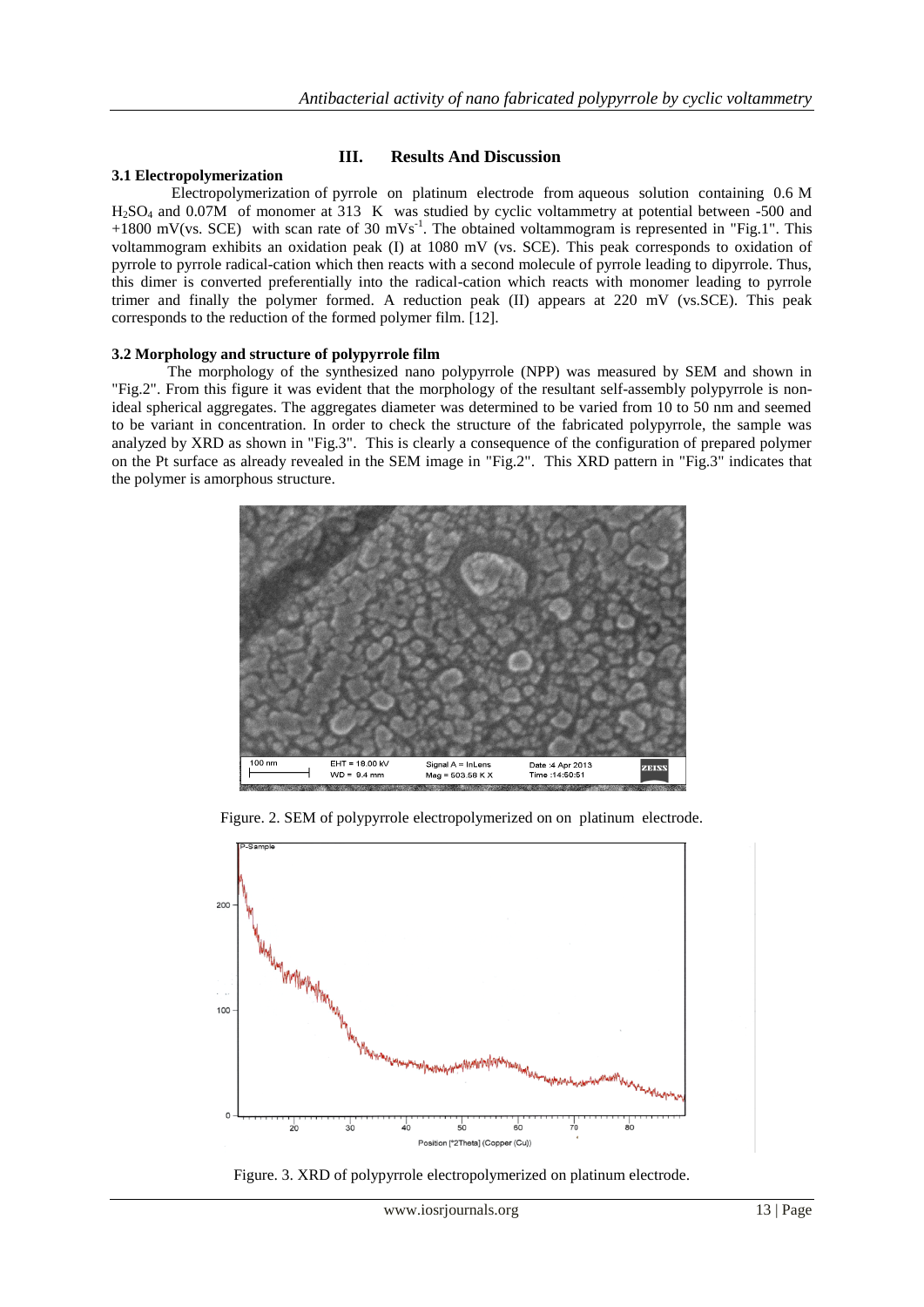### **3.3 Antibacterial Activity**

Polypyrrole was investigated for antibacterial activity against Streptococcus pneumoniae (RCMB010010), Enterococcus faecalis (RCMB 010068) and Staphylococcus aureus (RCMB 010028) as gram positive bacteria. Agar disk diffusion method was used for the determination of the antibacterial activity Ampicillin was used as reference drug against gram positive bacteria.

 Polypyrrole showed in -vitro antibacterial activity against the tested bacteria. The results of antibacterial activity of fabricated polymer using inhibition zone method are listed in "Table 1". As shown in this table, the prepared polymer showed a better antibacterial activity due to presence of NH group and aromatic ring, thus increasing its partially cationic character [13,14]. Consequently the positive charge was strengthened, leading to a better antibacterial activity [15]. Polypyrrole showed higher antibacterial activity against the gram positive bacteria. It causes inhibition zone diameter of  $15.8 \pm 0.58$ ,  $14.9 \pm 0.63$  and  $15.0 \pm 1.22$  mm for S. pneumoniae and E. faecalisand S. aureus, respectively. This may be attributed to the cell wall of Gram positive bacteria is fully composed of peptide polyglycogen. The peptido-glycan layer is composed of networks with plenty of pores, which allow foreign molecules to come into the cell without difficulty and allows more rapid absorption of ions into the cell.

| <b>Tested microorganisms</b>               | Polypyrrole     | Standard       |
|--------------------------------------------|-----------------|----------------|
| <b>Gram Positive Bacteria:</b>             |                 | Ampicillin     |
| Streptococcus pneumoniae (RCMB 010010)     | $15.8 \pm 0.58$ | $23.8 \pm 0.2$ |
| <i>Enterococcus faecalis</i> (RCMB 010068) | $14.9 \pm 0.63$ | $20.3 \pm 0.3$ |
| Staphylococcus aureus (RCMB 010028)        | $15.0 + 1.22$   | $28.3 \pm 0.1$ |

Table 1. Antimicrobial activity of poly pyrrole.

| sample                                    | Polypyrrole | Standard   |
|-------------------------------------------|-------------|------------|
| <b>Tested microorganisms</b>              |             |            |
| <b>Gram Positive Bacteria:</b>            |             | Ampicillin |
| Streptococcus pneumoniae<br>(RCMB 010010) | 62.5        | 0.24       |
| Enterococcus faecalis<br>(RCMB 010068)    | 125         | 3.9        |
| Staphylococcus aureus<br>(RCMB 010028)    | 125         | 0.03       |

Table 2. Antimicrobial activity as MIC ( $\mu$ g / ml)

An additional evidence for the activity of polypyrrole against gram positive bacteria comes from their minimum inhibitory concentration (MIC) values. MIC is defined as the lowest concentration of an antimicrobial that will inhibit the visible growth of a microorganism after overnight incubation. The MIC value of polypyrrole against S. pneumoniae and E. faecalis *and* S. aureus were 62.5, 125and 125 Mg/mL, respectively is represented in "Table 2". MIC values are confirmed to the noticeable antibacterial activity of the fabricated polymer where the response of the polymer to Enterococcus faecal (RCMB 010068) and Streptococcus pneumoniae (RCMB 010010) and Staphylococcus aureus (RCMB 010028).

# **IV. Conclusion**

Polypyrrole was synthesized electrochemically by cyclic voltammetry technique and characterized by different tools as scanning electron microscope and XRD. The self-assembly polymer is amorphous non-ideal spherical aggregates. The polymer was evaluated for its efficiency in-vitro against some species of gram positive bacteria such as Enterococcus faecal (RCMB 010068), Streptococcus pneumonia (RCMB 010010), and Staphylococcus aureus (RCMB 010028) using agar diffusion technique. The fabricated nanopolymer exhibited good antimicrobial potency with MIC values ranging from 62.5 to 125 Mg/mL as antibacterial agents. Polypyrrole displayed antbacterial activity against some tested strains almost equivalent to the standard drug, ampicillin.